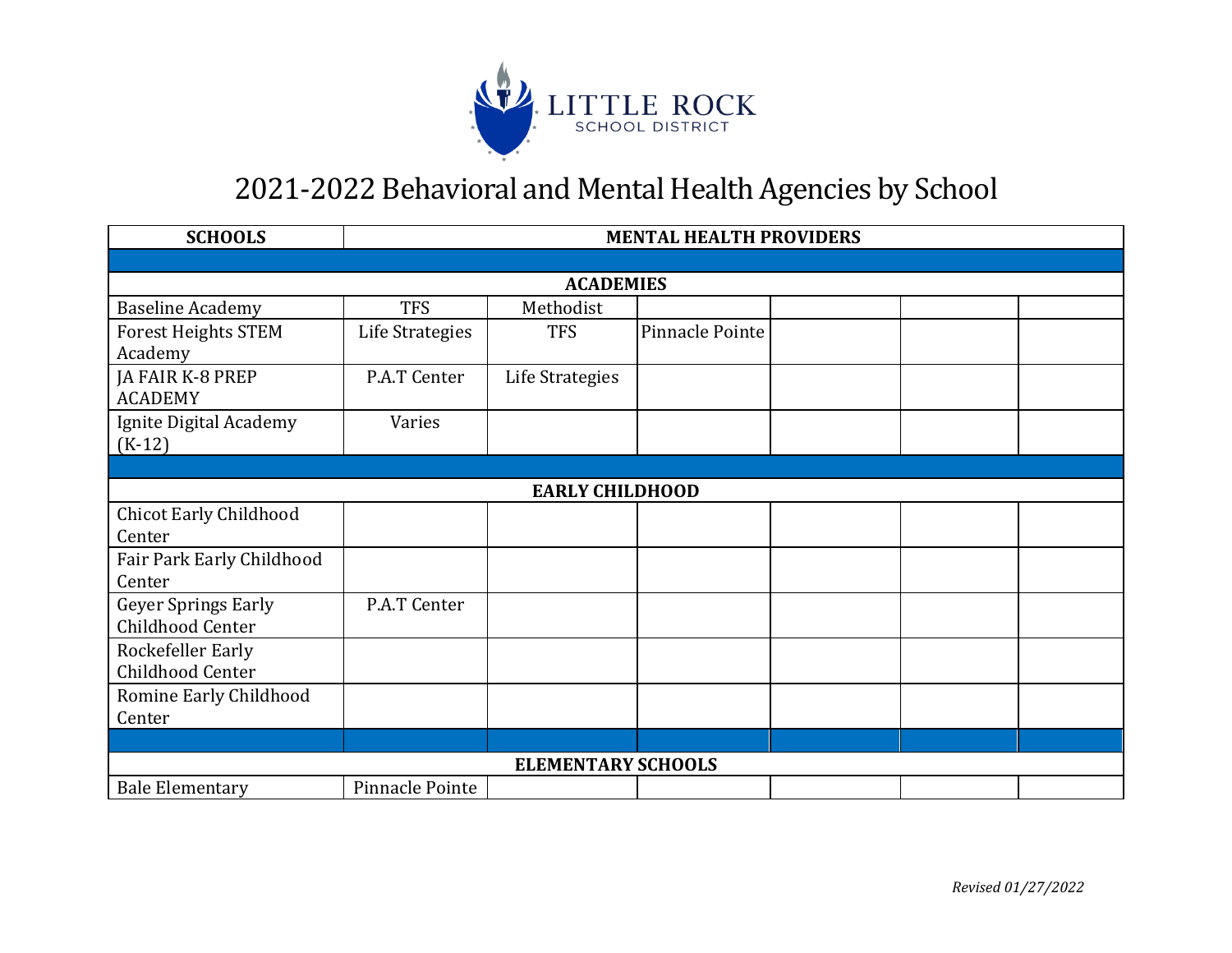

| <b>Booker Arts Magnet</b><br>Elementary             | Living Hope                             | Life Strategies        | P.A.T Center                            |  |  |  |
|-----------------------------------------------------|-----------------------------------------|------------------------|-----------------------------------------|--|--|--|
| <b>Brady Elementary</b>                             | Pinnacle Pointe                         | NextStep<br>Counseling |                                         |  |  |  |
| Carver Basic Skills/Match-<br><b>Science Magnet</b> | <b>TFS</b>                              | Life Strategies        |                                         |  |  |  |
| <b>Chicot Elementary</b>                            | <b>Living Hope</b>                      | P.A.T Center           | Life Strategies                         |  |  |  |
| <b>Forest Park Elementary</b>                       |                                         |                        | <b>Contact Mental Health Department</b> |  |  |  |
| <b>Fulbright Elementary</b>                         |                                         |                        | <b>Contact Mental Health Department</b> |  |  |  |
| <b>Gibbs Magnet Elementary</b>                      | P.A.T Center                            |                        |                                         |  |  |  |
| Jefferson Elementary                                | <b>Contact Mental Health Department</b> |                        |                                         |  |  |  |
| Martin Luther King, Jr.                             | <b>AR Holistic</b>                      | P.A.T Center           |                                         |  |  |  |
| Elementary                                          | Therapy                                 |                        |                                         |  |  |  |
| Mabelvale Elementary                                | <b>TFS</b>                              | P.A.T Center           |                                         |  |  |  |
| <b>McDermott Elementary</b>                         | Life Strategies                         |                        |                                         |  |  |  |
| <b>Meadowcliff Elementary</b>                       | P.A.T Center                            |                        |                                         |  |  |  |
| <b>Otter Creek Elementary</b>                       | Centers                                 |                        |                                         |  |  |  |
| Pulaski Heights<br>Elementary                       | <b>Contact Mental Health Department</b> |                        |                                         |  |  |  |
| <b>Roberts Elementary</b>                           | <b>AR Holistic</b><br>Therapy           | Pinnacle Pointe        |                                         |  |  |  |
| <b>Stephens Elementary</b>                          | Life Strategies                         | Pinnacle Pointe        |                                         |  |  |  |
| Terry Elementary                                    | <b>TFS</b>                              | Life Strategies        |                                         |  |  |  |
| Wakefield Elementary                                | <b>TFS</b>                              | Life Strategies        | P.A.T Center                            |  |  |  |
| <b>Washington Elementary</b>                        | Centers                                 | <b>UAMS/STRIVE</b>     |                                         |  |  |  |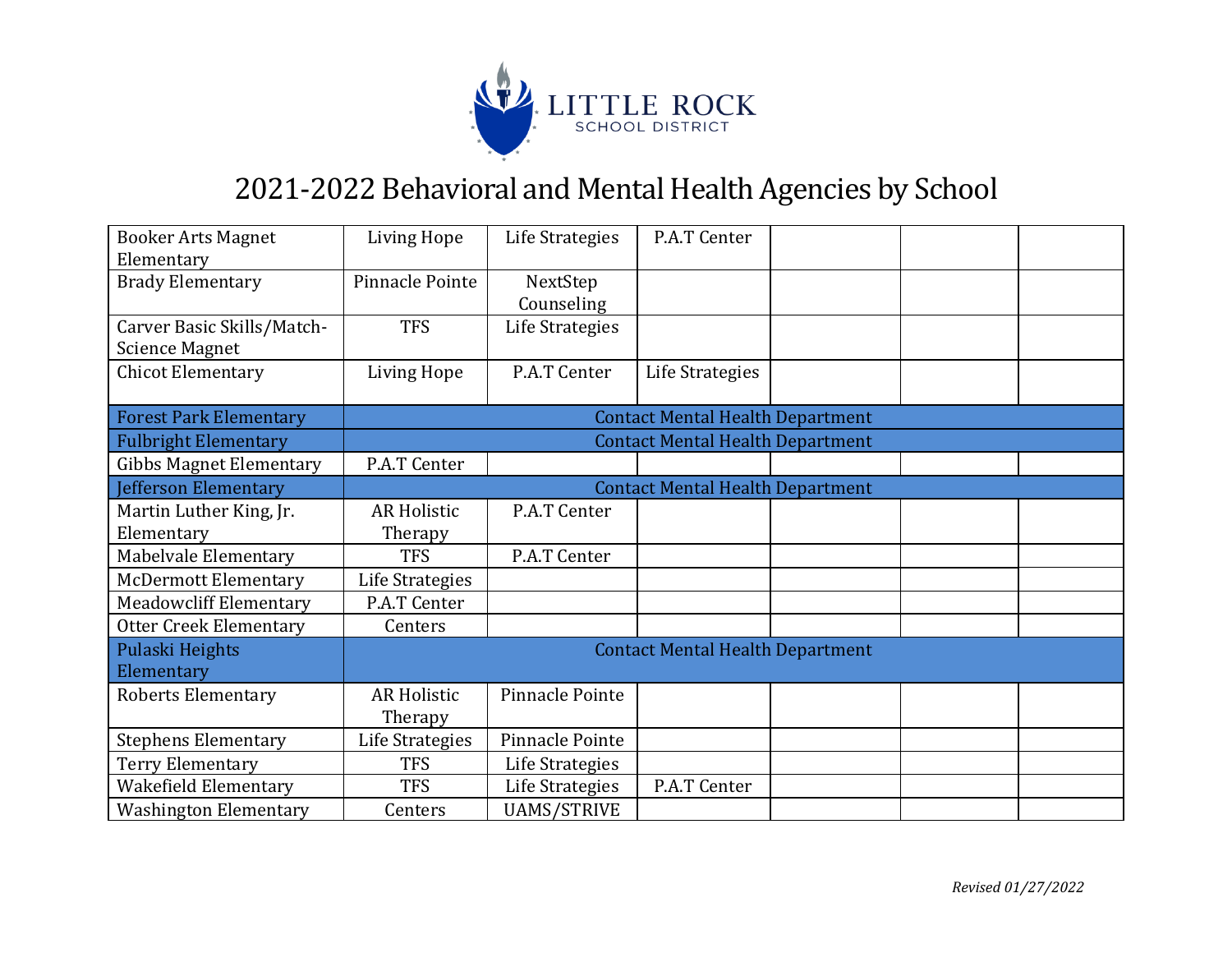

| <b>Watson Elementary</b>    | P.A.T Center                            | NextStep              |                 |                      |             |  |
|-----------------------------|-----------------------------------------|-----------------------|-----------------|----------------------|-------------|--|
|                             |                                         | Counseling            |                 |                      |             |  |
| Western Hills Elementary    | P.A.T Center                            |                       |                 |                      |             |  |
| <b>Williams Traditional</b> | Methodist                               |                       |                 |                      |             |  |
| Magnet                      |                                         |                       |                 |                      |             |  |
|                             |                                         |                       |                 |                      |             |  |
|                             |                                         | <b>MIDDLE SCHOOLS</b> |                 |                      |             |  |
| Cloverdale Middle           | P.A.T Center                            | Life Strategies       | Pinnacle Pointe | <b>TFS</b>           |             |  |
| Dunbar Magnet Middle        | Living Hope                             | Life Strategies       | P.A.T Center    | Pinnacle Pointe      |             |  |
| Mabelvale Middle            | P.A.T Center                            | Life Strategies       | Living Hope     |                      |             |  |
| Mann Arts/Science Magnet    | Life Strategies                         | <b>AR Holistic</b>    | P.A.T Center    |                      |             |  |
|                             |                                         | Therapy               |                 |                      |             |  |
| <b>Pinnacle View Middle</b> | <b>AR Holistic</b>                      | Life Strategies       | Pinnacle Pointe |                      |             |  |
|                             | Therapy                                 |                       |                 |                      |             |  |
| Pulaski Heights Middle      | Life Strategies                         | <b>UAMS/STRIVE</b>    |                 |                      |             |  |
|                             |                                         |                       |                 |                      |             |  |
|                             |                                         | <b>HIGH SCHOOLS</b>   |                 |                      |             |  |
| LR Central High             | Life Strategies                         | P.A.T Center          | Pinnacle Pointe | <b>United Family</b> | NextStep    |  |
|                             |                                         |                       |                 | Services             | Counseling  |  |
| LR Hall STEAM Magnet        | <b>Contact Mental Health Department</b> |                       |                 |                      |             |  |
| High                        |                                         |                       |                 |                      |             |  |
| LR Southwest Magnet High    | P.A.T Center                            | Life Strategies       | NextStep        | Pinnacle Pointe      | Living Hope |  |
|                             |                                         |                       | Counseling      |                      |             |  |
| LR West High School of      | <b>Contact Mental Health Department</b> |                       |                 |                      |             |  |
| Innovation                  |                                         |                       |                 |                      |             |  |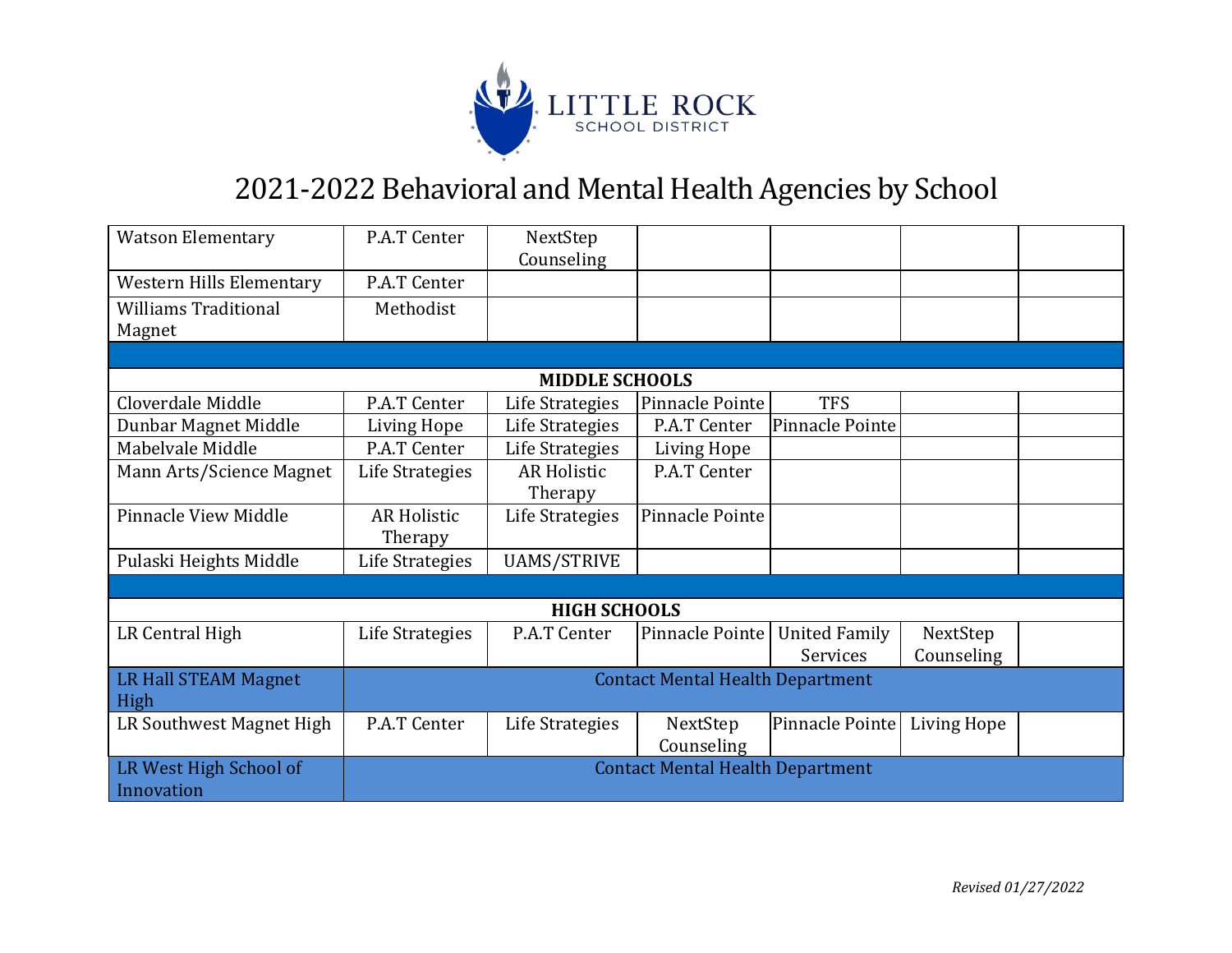

| Parkview Arts/Science<br>Magnet High        | Life Strategies                | P.A.T Center |  |  |  |  |  |
|---------------------------------------------|--------------------------------|--------------|--|--|--|--|--|
|                                             |                                |              |  |  |  |  |  |
|                                             | <b>NON-TRADITIONAL SCHOOLS</b> |              |  |  |  |  |  |
| <b>Accelerated Learning</b>                 | Still Waters                   |              |  |  |  |  |  |
| Center                                      | Consulting                     |              |  |  |  |  |  |
|                                             | Group                          |              |  |  |  |  |  |
| <b>Adult Education</b>                      | <b>NA</b>                      |              |  |  |  |  |  |
| Hamilton Learning                           | <b>Still Waters</b>            |              |  |  |  |  |  |
| Academy (6 <sup>th</sup> -8 <sup>th</sup> ) | Consulting                     |              |  |  |  |  |  |
|                                             | Group                          |              |  |  |  |  |  |
| High School PATHS ALE                       | <b>Still Waters</b>            |              |  |  |  |  |  |
| Program-Metro Campus                        | Consulting                     |              |  |  |  |  |  |
| $(9th-12th)$                                | Group                          |              |  |  |  |  |  |
| Metropolitan Career-                        | NA                             |              |  |  |  |  |  |
| <b>Technical Center</b>                     |                                |              |  |  |  |  |  |